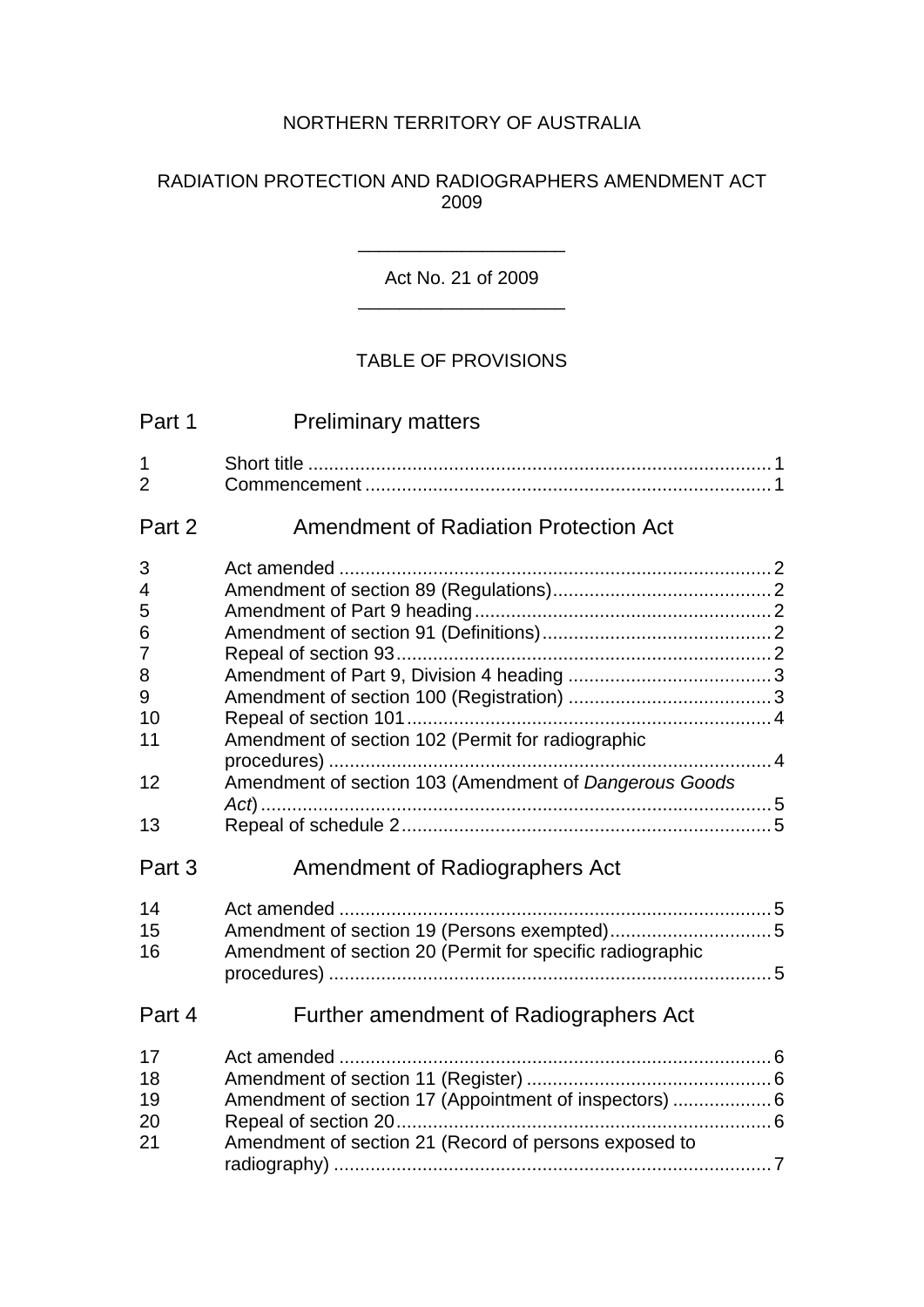| 22     |               |
|--------|---------------|
| Part 5 | Expiry of Act |
| 23     |               |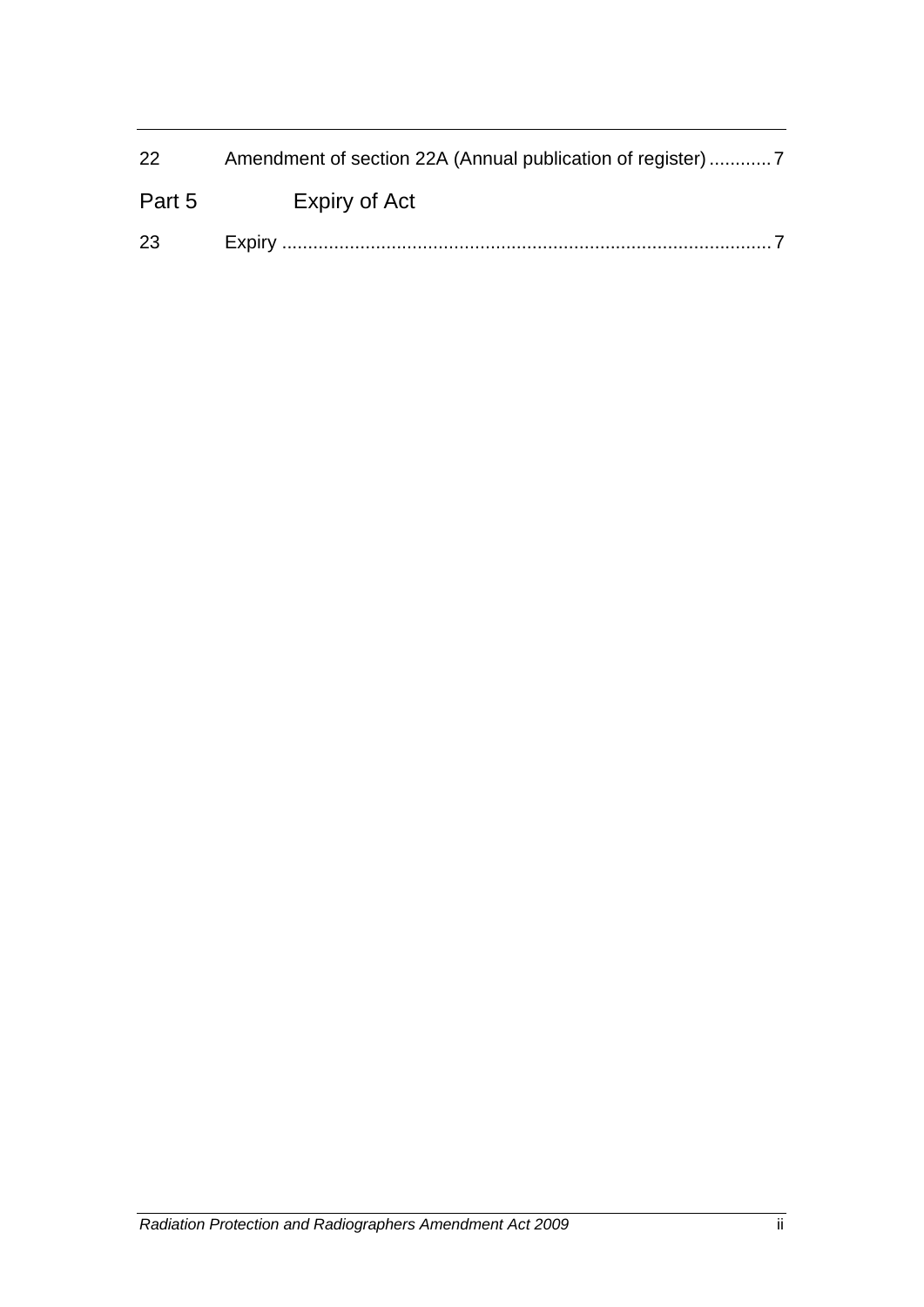

# **NORTHERN TERRITORY OF AUSTRALIA** \_\_\_\_\_\_\_\_\_\_\_\_\_\_\_\_\_\_\_\_

#### Act No. 21 of 2009 \_\_\_\_\_\_\_\_\_\_\_\_\_\_\_\_\_\_\_\_

An Act to amend the *Radiation Protection Act* and *Radiographers Act*

[*Assented to 25 June 2009*] [*Second reading 30 April 2009*]

## **The Legislative Assembly of the Northern Territory enacts as follows:**

## **Part 1** Preliminary matters

#### <span id="page-2-0"></span>**1 Short title**

This Act may be cited as the *Radiation Protection and Radiographers Amendment Act 2009*.

## <span id="page-2-1"></span>**2 Commencement**

- (1) Parts 1 and 2 commence on the day on which the Administrator's assent to this Act is declared.
- (2) Part 3 commences on the day on which, but immediately after, the *Radiation Protection Act 2004* commences.
- (3) The remaining provisions of this Act commence 1 year after the day section 15 commences.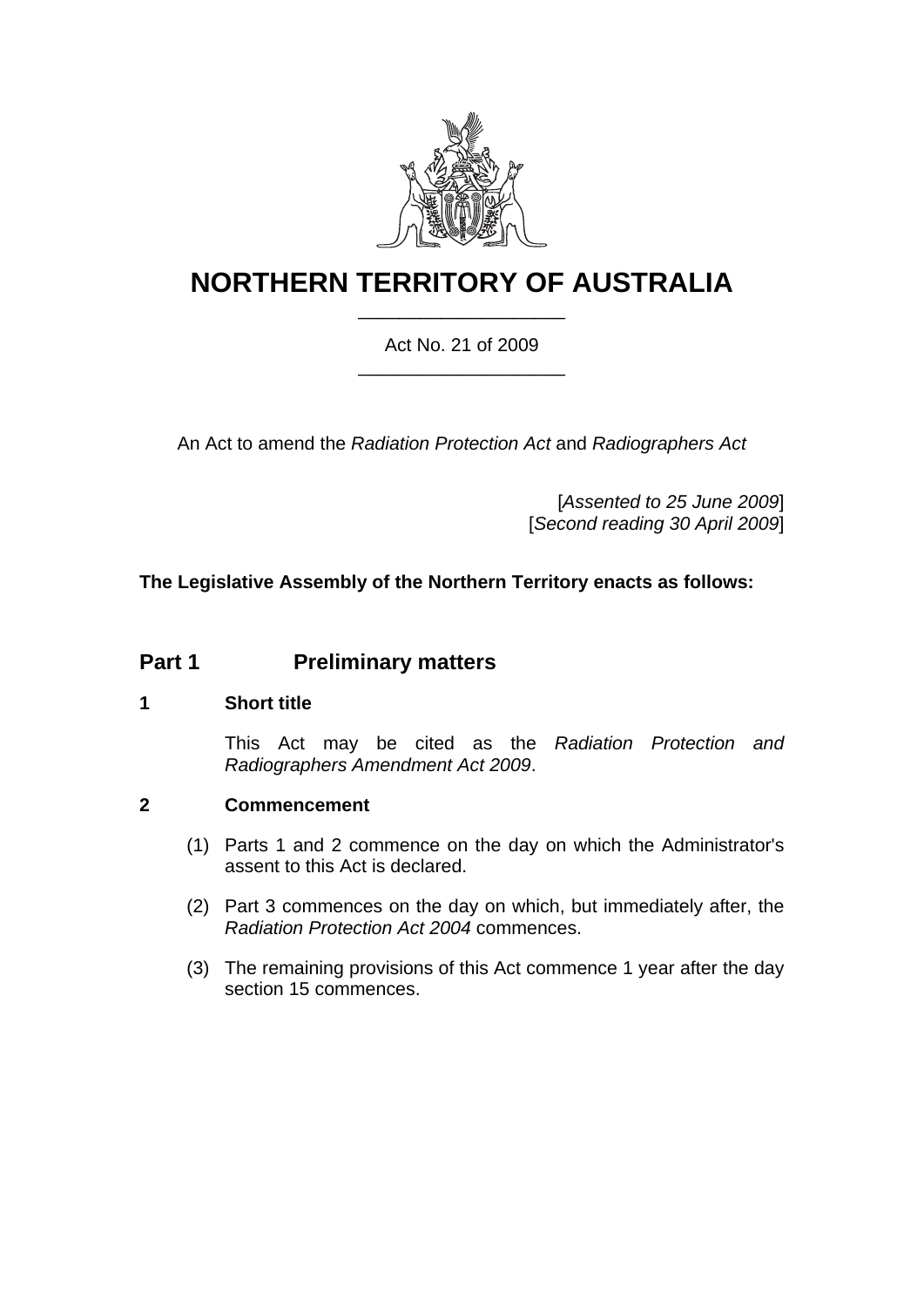## **Part 2 Amendment of Radiation Protection Act**

#### <span id="page-3-0"></span>**3 Act amended**

This Part amends the *Radiation Protection Act*.

## <span id="page-3-1"></span>**4 Amendment of section 89 (Regulations)**

(1) Section 89(1)

*omit* 

all words after "regulations"

*substitute* 

under this Act.

(2) After section 89(2)

*insert* 

 (2A) The Regulations may also provide for matters relevant to the application of this Act to a person's practising certificate or certificate of provisional registration, or a permit, under the *Radiographers Act*, that is taken to be a licence under section 100 or 102.

#### <span id="page-3-2"></span>**5 Amendment of Part 9 heading**

Part 9, heading

*omit*

all the words after "**provisions**"

*substitute* 

#### **, consequential amendments and other provisions**

<span id="page-3-3"></span>**6 Amendment of section 91 (Definitions)** 

Section 91, definition *repealed Radiographers Act*

*omit* 

## <span id="page-3-4"></span>**7 Repeal of section 93**

Section 93

*repeal*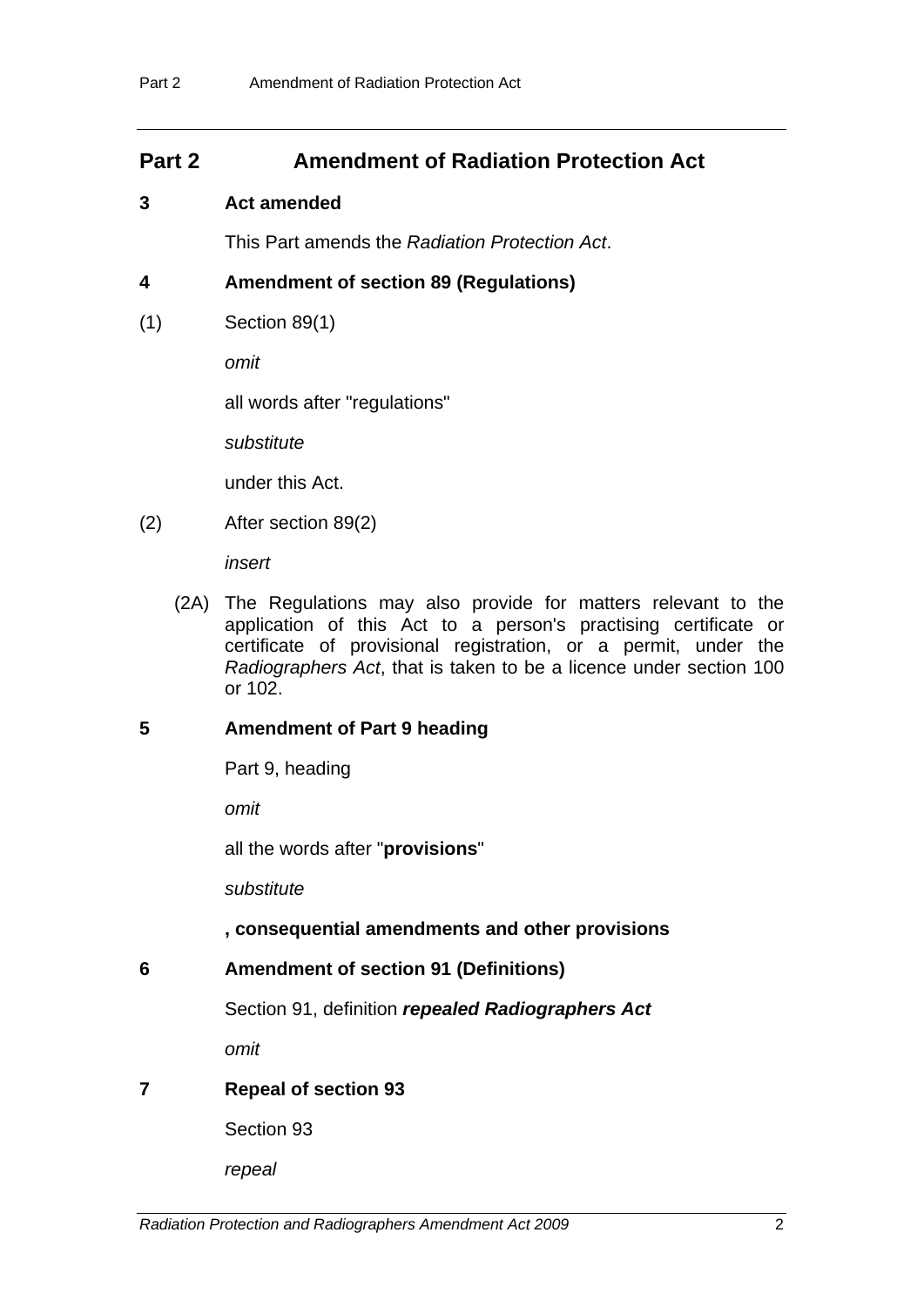#### <span id="page-4-0"></span>**8 Amendment of Part 9, Division 4 heading**

Part 9, Division 4, heading

*omit* 

#### **Transitional provisions for repealed**

*substitute* 

**Provisions relating to** 

#### <span id="page-4-1"></span>**9 Amendment of section 100 (Registration)**

(1) Section 100(1)

*omit, substitute* 

- (1) This section applies if:
	- (a) a person:
		- (i) is or becomes registered under section 12 of the *Radiographers Act* as a radiographer and holds or is issued a practising certificate under section 13 of that Act; or
		- (ii) is or becomes provisionally registered under section 12A of the *Radiographers Act* as a radiographer and holds or is given a certificate of provisional registration under that section; and
	- (b) the person possesses, uses or operates irradiating apparatus under that Act for practising radiography.
- (2) After section 100(2)

*insert* 

- $(2A)$  For a person mentioned in subsection  $(1)(a)(i)$ , if the person's practising certificate is suspended under the *Radiographers Act*, subsection (2) does not apply during the period of the suspension.
- (2B) For a person mentioned in subsection  $(1)(a)(ii)$ , if the person's certificate of provisional registration:
	- (a) is suspended under the *Radiographers Act*, subsection (2) does not apply during the period of the suspension; or
	- (b) is no longer in force under the *Radiographers Act*, subsection (2) does not apply to the person on and after the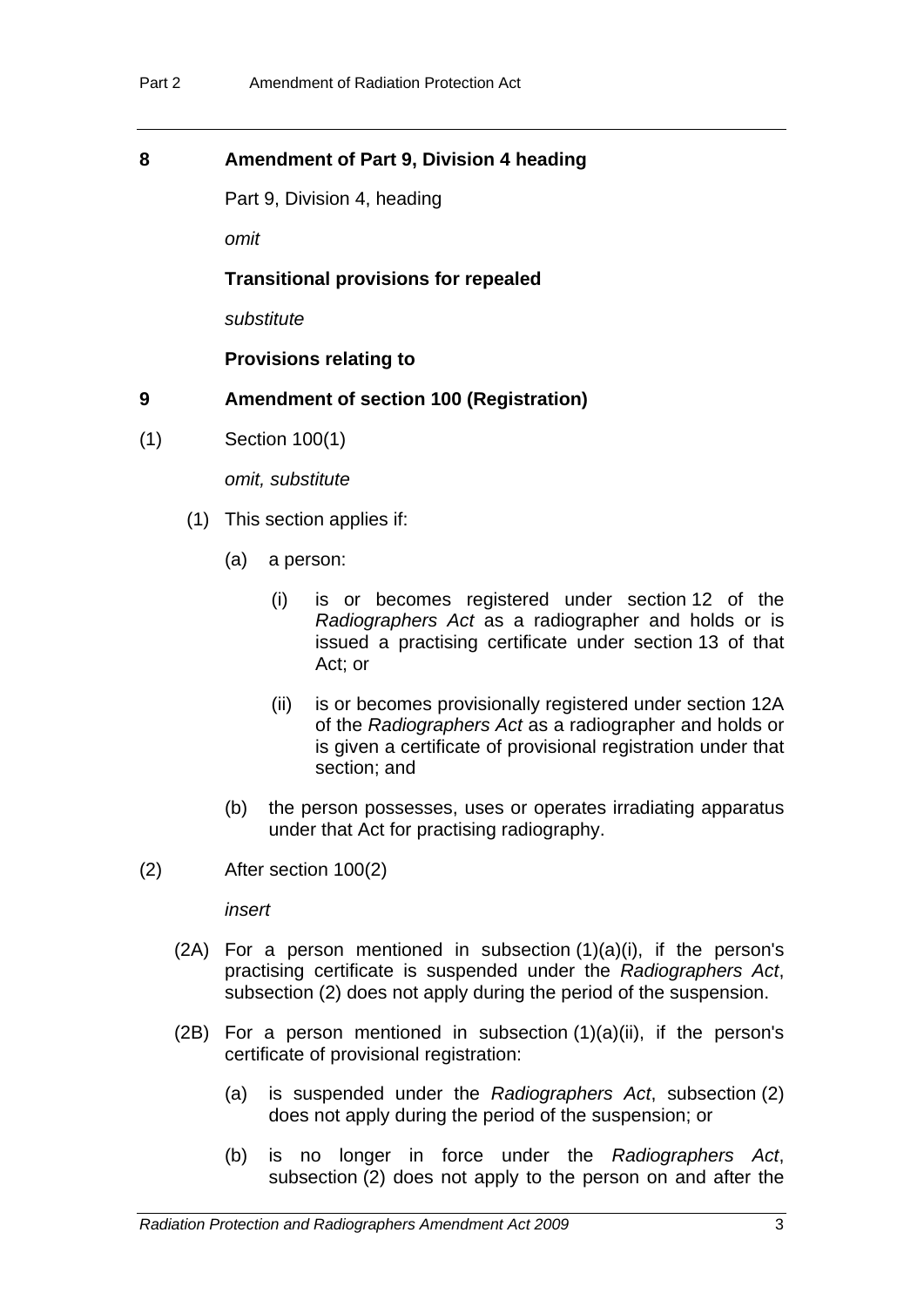<span id="page-5-1"></span><span id="page-5-0"></span>

|     | day the provisional registration is no longer in force.          |
|-----|------------------------------------------------------------------|
| (3) | Section 100(3)                                                   |
|     | omit                                                             |
|     | all the words after "relevant"                                   |
|     | substitute                                                       |
|     | conditions.                                                      |
| (4) | Section 100(4), definition relevant conditions                   |
|     | omit                                                             |
|     | all the words after "that"                                       |
|     | substitute                                                       |
|     | apply to the certificate.                                        |
| 10  | <b>Repeal of section 101</b>                                     |
|     | Section 101                                                      |
|     | repeal                                                           |
| 11  | Amendment of section 102 (Permit for radiographic<br>procedures) |
| (1) | Section 102(1)                                                   |
|     | omit                                                             |
|     | repealed                                                         |
| (2) | Section 102(3)                                                   |
|     | omit                                                             |
|     | all the words after "until the permit"                           |
|     | substitute                                                       |
|     | expires under the Radiographers Act.                             |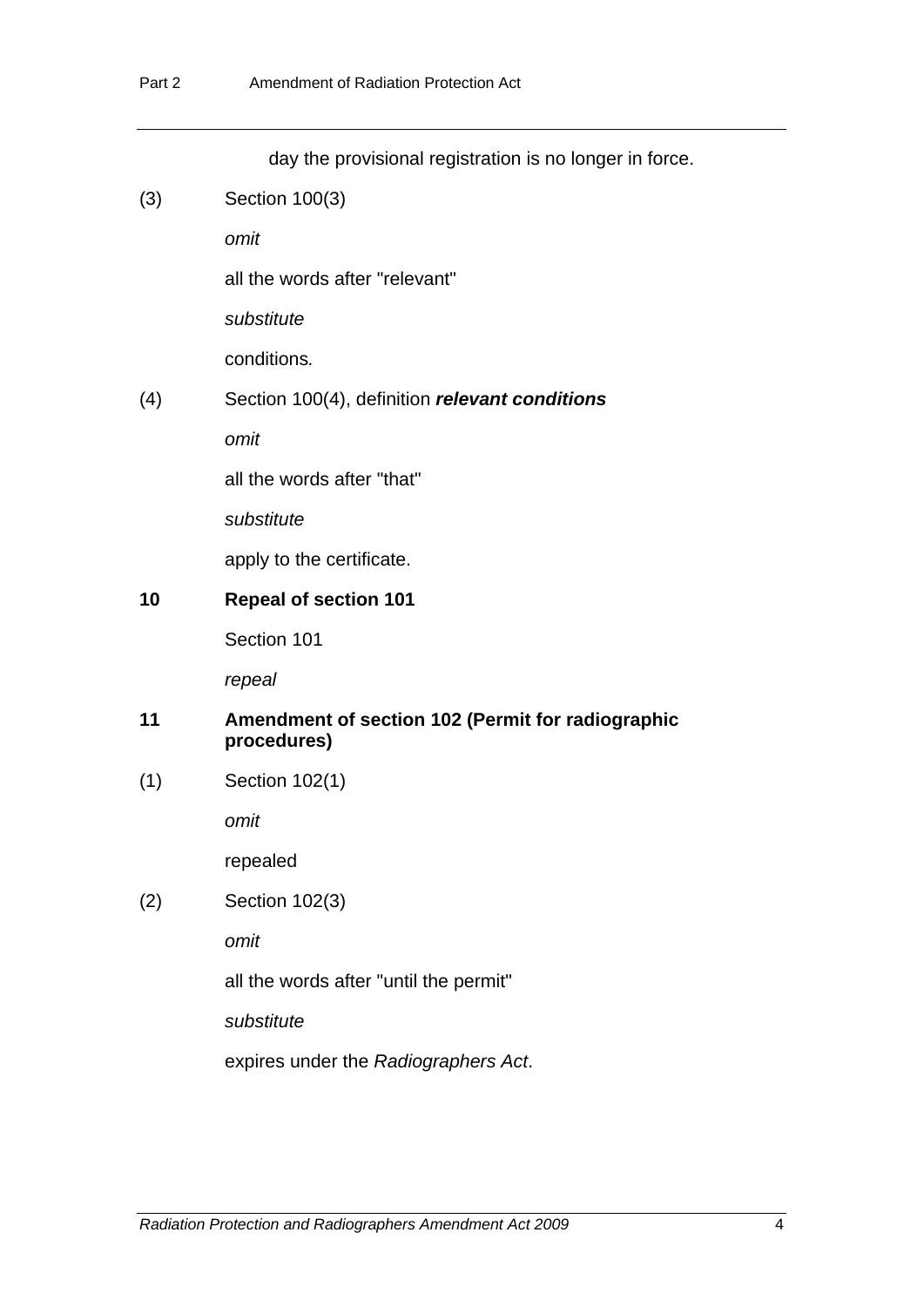## <span id="page-6-0"></span>**12 Amendment of section 103 (Amendment of** *Dangerous Goods Act***)**

Section 103

*omit* 

6

*substitute* 

4

## <span id="page-6-1"></span>**13 Repeal of schedule 2**

Schedule 2

*repeal* 

# **Part 3** Amendment of Radiographers Act

#### <span id="page-6-2"></span>**14 Act amended**

This Part amends the *Radiographers Act*.

## <span id="page-6-3"></span>**15 Amendment of section 19 (Persons exempted)**

Section 19(1)(b)

*omit, substitute* 

(b) under a licence under the *Radiation Protection Act*.

*Note for paragraph (b)* 

*See section 102 of the Radiation Protection Act in relation to particular persons who are taken be licensed under that Act.* 

#### <span id="page-6-4"></span>**16 Amendment of section 20 (Permit for specific radiographic procedures)**

After section 20(6)

*insert* 

 (7) The Board must not grant a permit under this section on or after the day section 102 of the *Radiation Protection Act* commences.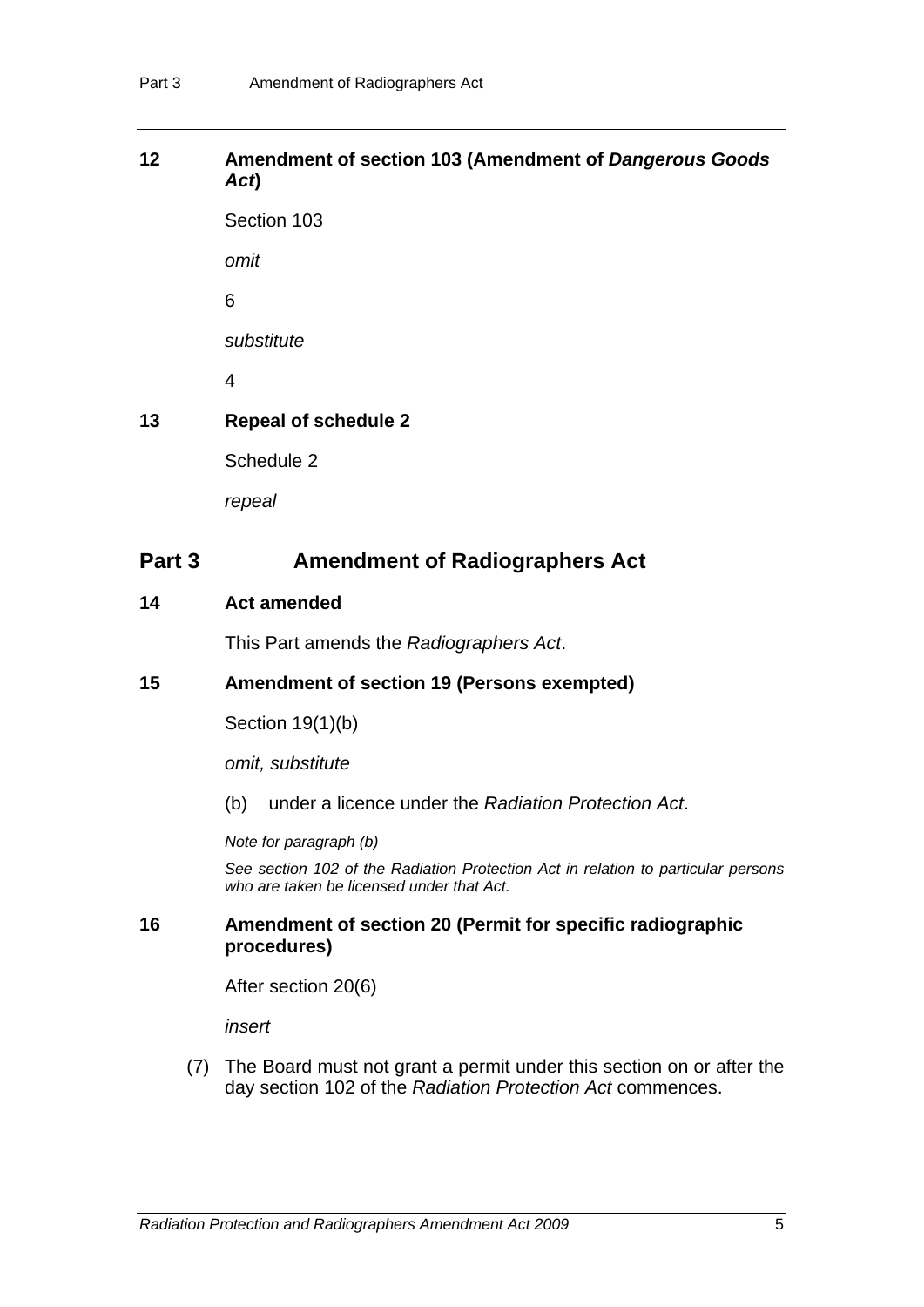# **Part 4 Further amendment of Radiographers Act**

## <span id="page-7-0"></span>**17 Act amended**

This Part amends the *Radiographers Act*.

## <span id="page-7-1"></span>**18 Amendment of section 11 (Register)**

(1) Section 11(2)(a)

*omit* 

, or a permit under section 20,

 $(2)$  Section 11 $(2)(c)$  and  $(d)$ 

*omit* 

or permit

(3) Section 11(2)(e)

*omit* 

(4) Section 11(2)(a) to (d), at the end

*insert*

and

## <span id="page-7-2"></span>**19 Amendment of section 17 (Appointment of inspectors)**

Section 17(6)

*omit, substitute* 

(6) In this section:

## *a person to whom this Act applies* includes:

- (a) an applicant for registration; and
- (b) a person who is registered.

## <span id="page-7-3"></span>**20 Repeal of section 20**

Section 20

*repeal*